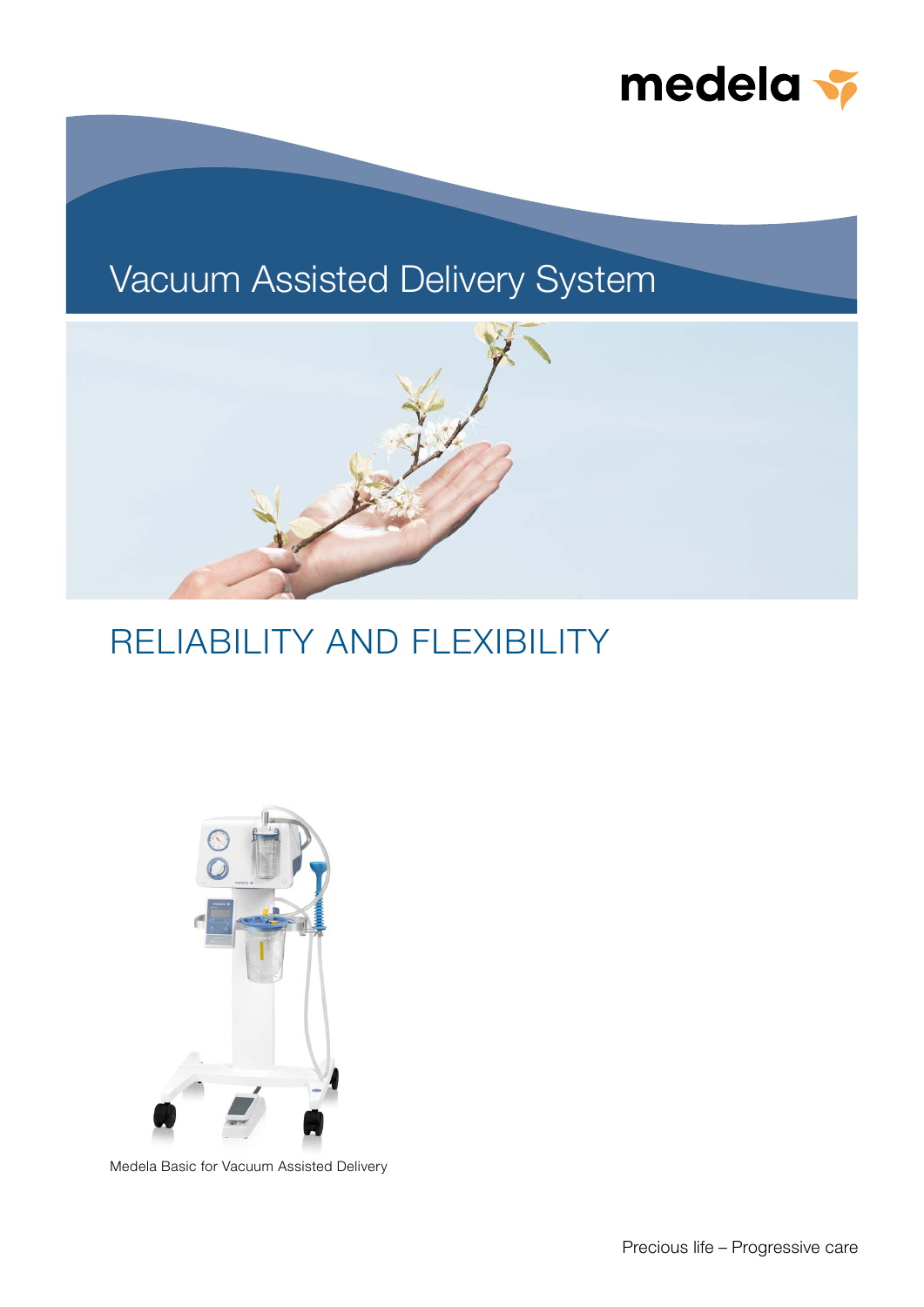# Reliable vacuum assisted delivery

The Medela Vacuum Delivery System offers reliability and flexibility whenever the birth process requires vacuum assistance. Together with the Medela Basic suction pump and your choice of rigid or soft, reusable or disposable suction cups and a wide range of accessories, the system delivers effective performance. The Basic suction pump offers fast and efficient vacuum build-up, easy maintenance and precise vacuum settings. By producing a consistent active vacuum to keep the suction cup in place, it also may reduce the risk of cup pop-offs.



- (a) Vacuum gauge in kPa and mmHg
- **b** Membrane vacuum regulator
- c Apgar Timer
- d Disposable Collection System
- e Foot vacuum regulator
- $(f)$  Safety set
- **g** Silc Cup
- $(h)$  On/off button
- $(i)$  Standby indicator
- (i) Standard rail
- $(k)$  Tubing holder
- <sup>1</sup> Foot on/off switch
- $(m)$  Four castors with brakes

#### Ĩ Fast Facts

- Medela offers healthcare professionals 50 years of expertise in medical vacuum technology.
- Our swiss development and manufacturing process yields mechanical precision to guarantee excellent performance.
- Electric vacuum generation at the touch of a button ensures fast vacuum build-up.
- Active vacuum ensures firm attachment on the fetal head, potentially avoiding inadvertent pop-offs.
- Quick setup since the compatible components fit together securely.
- Choice of type of suction cups and size to ensure gentle and individual vacuum assisted delivery.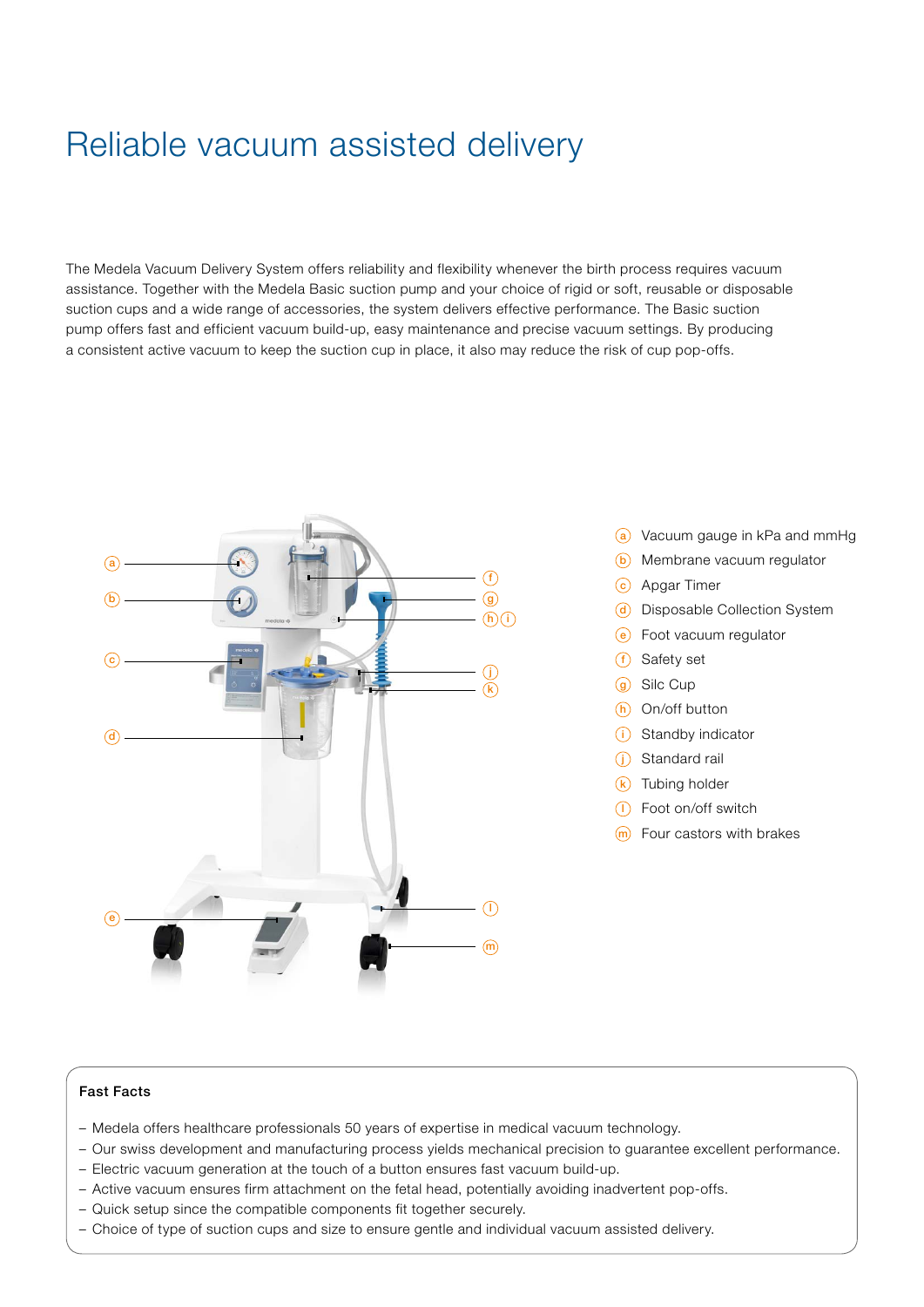#### Medela's suction cup product range:

- Extensive range of suction cups to fit specific needs
- Cups and tubing compatible with Basic suction pump and other manual or electric suction pumps

#### Rigid Suction Cups – for optimal adhesion

#### Malmström Cups

Bird Cups

- Proven effective for decades
- Used when the fetus is in the occipito-anterior position
- Cup design allows for good seal to help minimise pop-offs
- Autoclavable stainless steel

– Most widely sold suction cup

– Autoclavable stainless steel

– Available in 40, 50 and 60 mm sizes

– Available in 40, 50 and 60 mm sizes



Malmström Cups



Bird Cups



– Especially designed for use when the fetus is in the occipito-posterior position

– Based on the design of the Malmström Cup, with separate suction and traction ports

- Vacuum port on side of suction cup and low profile to ensure easier insertion
- Autoclavable stainless steel
- 50 mm size

# Single Use Bird Cup

- Polycarbonate version of the reusable Bird Cup
- Traction handle can be tilted for use when the fetus is in the occipito-anterior or posterior position
- 50 mm size



Bird Posterior Cup



Single Use Bird Cup

Delivering excellence for over 50 years with

comprehensive, high quality Swiss medical vacuum systems.